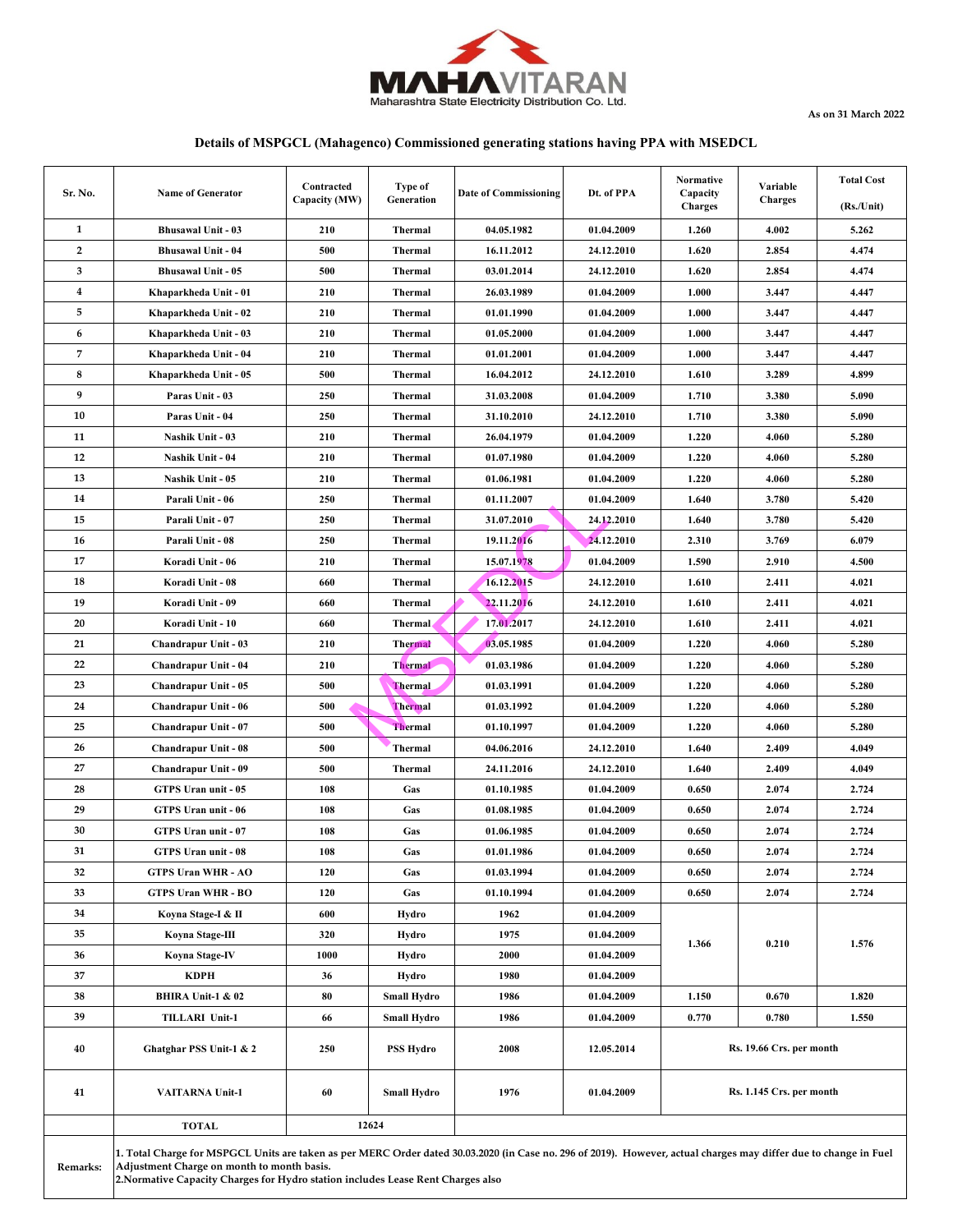

### **Details of MSEDCL Share in CENTRAL SECTOR POWER PLANT**

|                | As on 31-March-2022 |                       |                        |                                  |             |                                         |                     |                                |
|----------------|---------------------|-----------------------|------------------------|----------------------------------|-------------|-----------------------------------------|---------------------|--------------------------------|
| S.<br>No.      | <b>Station Name</b> | Capacity<br>Allocated | Type of<br>generations | COD/Date of<br>commissioning     | Date of PPA | Normative<br>Capacity<br><b>Charges</b> | Variable<br>Charges | <b>Total Cost</b><br>(Rs/Unit) |
| $\mathbf{1}$   | Korba STPS I AND II | 635                   | <b>Thermal</b>         | 01.06.1990                       | 12.01.1994  | 0.637                                   | 1.369               | 2.006                          |
| $\overline{2}$ | Vindyachal STP-I    | 432                   | <b>Thermal</b>         | 01.02.1992                       | 12.01.1994  | 0.779                                   | 1.560               | 2.339                          |
| 3              | Vindyachal STP-II   | 336                   | Thermal                | 01.10.2000                       | 20.02.2003  | 0.651                                   | 1.502               | 2.153                          |
| 4              | Vindyachal STP-III  | 275                   | <b>Thermal</b>         | 15.07.2007                       | 20.02.2003  | 0.980                                   | 1.489               | 2.469                          |
| 5              | Vindyachal STP-IV   | 294                   | <b>Thermal</b>         | 01.03.2013                       | 18.10.2008  | 1.467                                   | 1.470               | 2.937                          |
| 6              |                     | 204                   |                        | 01.11.1993                       |             | 0.831                                   | APM: 1.519          | APM: 2.3495                    |
|                | <b>KAWAS GPS</b>    |                       | Gas                    |                                  | 12.01.1994  | 0.831                                   | N-APM:<br>29.949    | N-APM: 30.7795                 |
| $\overline{7}$ |                     | $\bf{0}$              |                        | 01.11.1995                       |             | 0.831                                   | <b>RLNG: 9.923</b>  | <b>RLNG: 10.7535</b>           |
| 8              |                     | 200                   |                        | 01.01.2009                       |             | 1.045                                   | APM: 1.595          | APM: 2.6399                    |
|                | <b>Gandar GPS</b>   |                       | Gas                    |                                  | 12.01.1994  | 1.045                                   | N-APM:<br>29.342    | N-APM: 30.3919                 |
| 9              |                     | $\mathbf{0}$          |                        | 20.03.2010                       |             | 1.045                                   | <b>RLNG: 9.708</b>  | <b>RLNG: 10.7579</b>           |
| 10             | Sipat STPS-II       | 274                   | Thermal                | 01.08.2012                       | 20.02.2003  | 1.161                                   | 1.519               | 2.680                          |
| 11             | Kahalgaon TPS-II    | 148                   | <b>Thermal</b>         | 21.03.2011                       | 26.05.2003  | 1.021                                   | 2.514               | 3.535                          |
| 12             | Sipat STPS: I       | 556                   | <b>Thermal</b>         | 13.03.2013                       | 06.12.2003  | 1.222                                   | 1.367               | 2.589                          |
| 13             | Korba STPS-III      | 120                   | Thermal                | 30.10.2015                       | 05.01.2011  | 1.298                                   | 1.342               | 2.640                          |
| 14             | Mauda STPS-I        | 394                   | <b>Thermal</b>         | 01.02.2017                       | 03.12.2007  | 1.761                                   | 3.715               | 5.476                          |
| 15             | Vindyachal STPS V   | 161                   | <b>Thermal</b>         | 6.05.1993                        | 27,11,2007  | 1.551                                   | 1.517               | 3.068                          |
| 16             | Mauda STPS-II       | 531                   | <b>Thermal</b>         | 28.10.1969                       | 03.12.2007  | 1.392                                   | 3.749               | 5.141                          |
| 17             | <b>Solapur STPS</b> | 642                   | <b>Thermal</b>         | 25.09.2017                       | 19.07.2010  | 1.613                                   | 3.970               | 5.583                          |
| 18             | Gadarwara STPS      | 25                    | <b>Thermal</b>         | 01.06.219                        | 05.01.2011  | 1.947                                   | 3.151               | 5.098                          |
| 19             | Khargone            | 50                    | <b>Thermal</b>         | U#1: 1.02.2020<br>U#2: 4.04.2020 | 5.01.2011   | 1.699                                   | 2.933               | 4.632                          |
| 20             | Lara                | 228                   | Thermal                | U#1: 1.10.2019<br>U#2: 7.11.2020 | 16.12.2010  | 1.569                                   | 1.924               | 3.493                          |
| 21             | <b>KAPP</b>         | 155                   | <b>Nuclear</b>         | 12.09.2005                       | 04.06.2005  | NA                                      | 2.285               | 2.285                          |
| 22             | <b>TAPP 1&amp;2</b> | 160                   | Nuclear                | 28.10.1969                       | 12.02.2008  | NA                                      | 2.414               | 2.414                          |
| 23             | <b>TAPP 3&amp;4</b> | 437                   | Nuclear                | 12.09.2005                       | 04.06.2005  | NA                                      | 3.394               | 3.394                          |

**Remarks: 1) The rates of the power plant varies on monthly basis as per the approved methodology by CERC in tariff petition**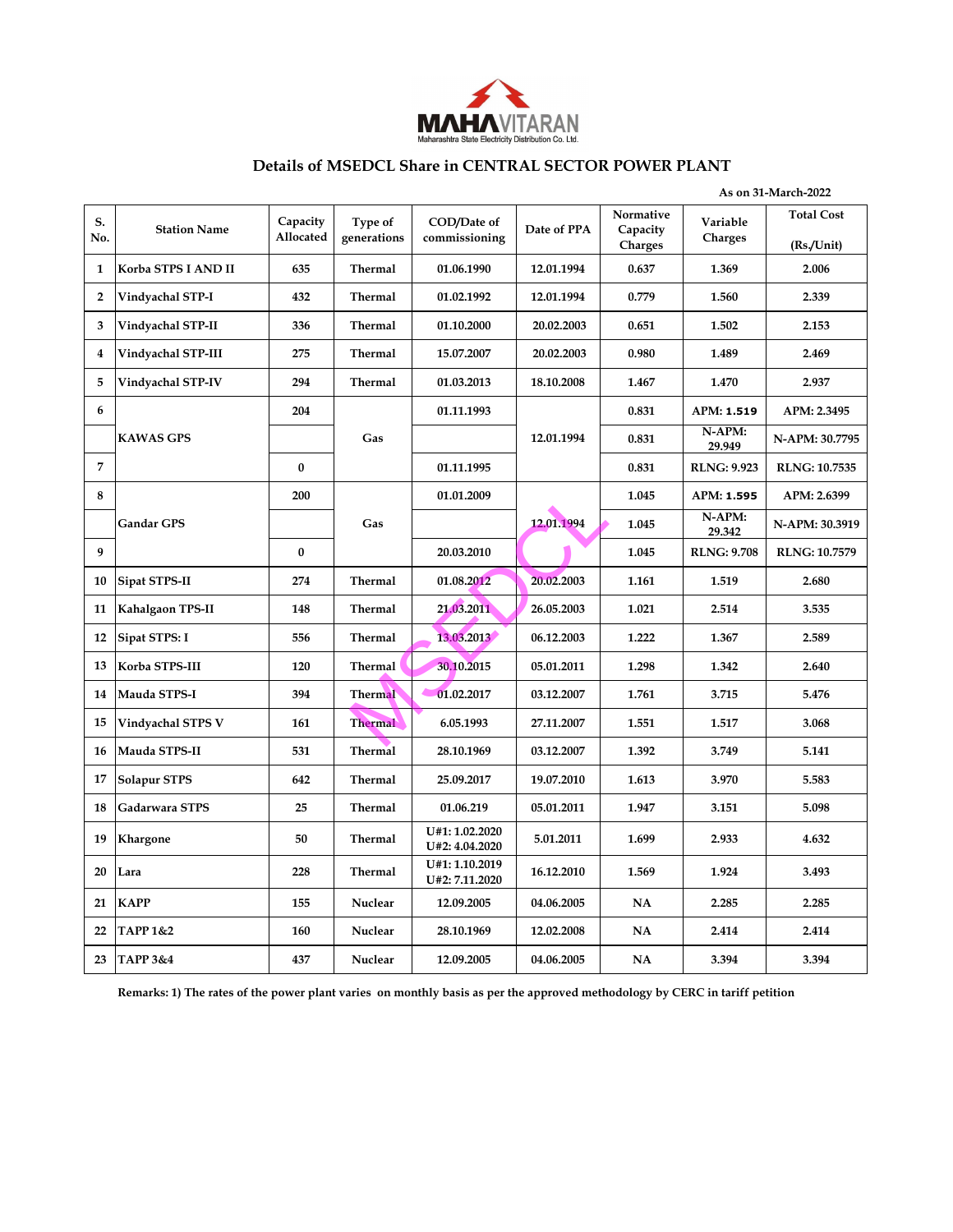

**As on 31-March--2022**

# **Future Contracted/Approved Capacity (MW) of Central and State Sector**

| Sr.<br>N <sub>0</sub>                                                                                                                                                                                                               | <b>Power Plant</b>                                 | Total<br>Capacity<br>(MW) | <b>MSEDCL's</b><br>Share (MW) | Type of<br>Generation | <b>PPA</b> | <b>Expected COD/Remark</b> |  |  |
|-------------------------------------------------------------------------------------------------------------------------------------------------------------------------------------------------------------------------------------|----------------------------------------------------|---------------------------|-------------------------------|-----------------------|------------|----------------------------|--|--|
| $\overline{2}$                                                                                                                                                                                                                      | NTPC Lara C'gad Stage 02,<br>Unit 1&2 (2 X 800 MW) | 1600                      | 228                           | <b>Thermal</b>        | 16.12.2010 | FY 2023-24                 |  |  |
| 3                                                                                                                                                                                                                                   | <b>Bhusawal Unit 6</b>                             | 660                       | 660                           | <b>Thermal</b>        | 24.12.2010 | FY 2022-23                 |  |  |
| 4                                                                                                                                                                                                                                   | *Koradi Unit 11 & 12                               | 1320                      | 1320                          | <b>Thermal</b>        |            | FY 2024-25                 |  |  |
|                                                                                                                                                                                                                                     | Total                                              | 3580                      | 2208                          |                       |            |                            |  |  |
| * Hon'ble MERC has accorded its in-principle approval for MSPGCL's Proposal of Koradi Unit 11 & 12 (2X660 MW) as<br>replacement against 06 no. old thermal generating units (6X210 MW). However, PPA has not been signed till date. |                                                    |                           |                               |                       |            |                            |  |  |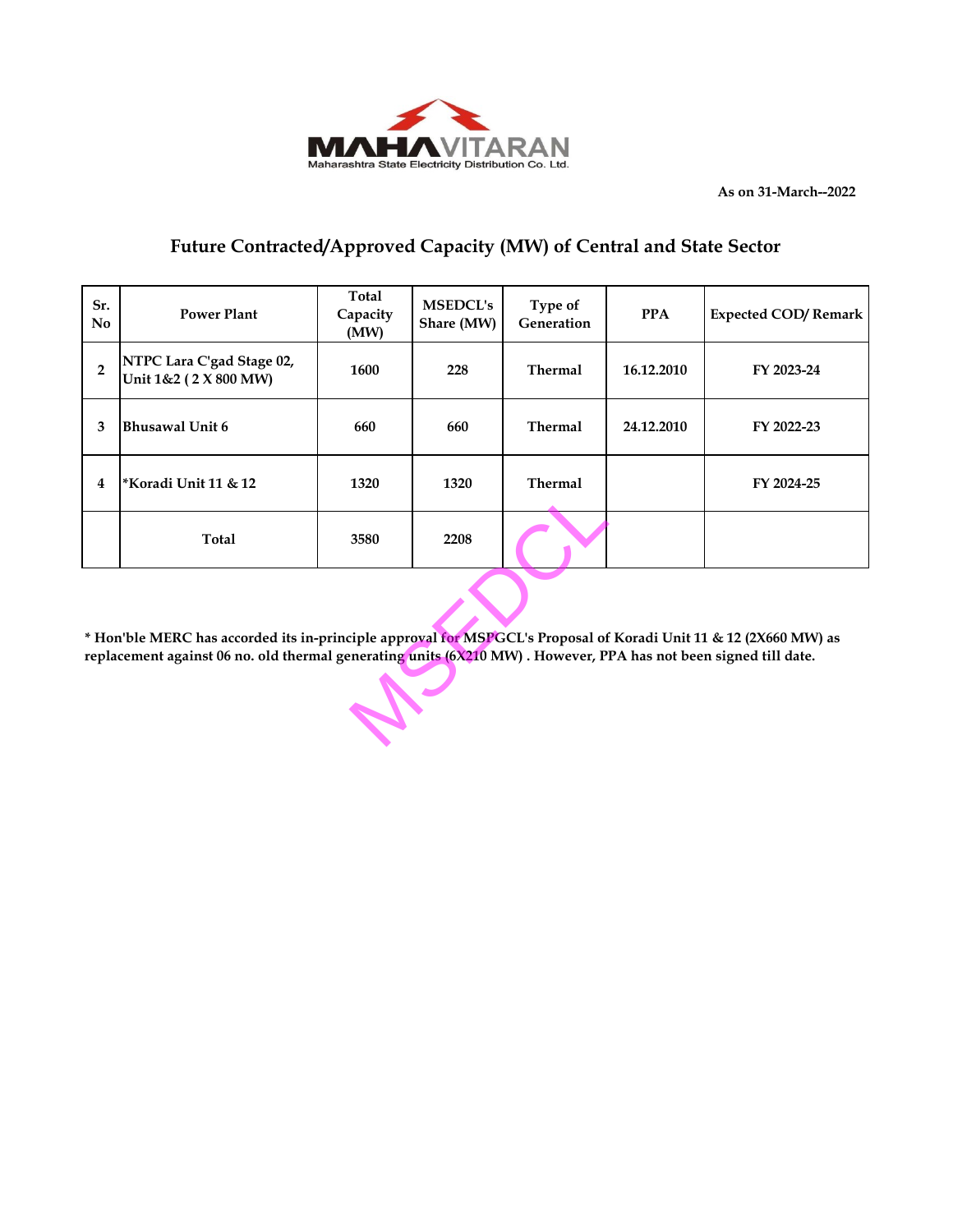

**As on 31-March-2022**

## **Details of other Hydro Stations commissioned and having PPA with MSEDCL**

| S.<br>No. | Name of Generator             | Contracted<br>Capacity<br>(MW) | Type of<br>Generation<br>(Thermal/ Gas/<br>Wind etc) | Dt of<br>Commissioning | Dt of PPA  | <b>Total Cost</b><br>(FY 2021-22)<br>(Rs/Unit) |
|-----------|-------------------------------|--------------------------------|------------------------------------------------------|------------------------|------------|------------------------------------------------|
|           | <b>Sardar Sarovar Project</b> | 391                            | Hydro                                                | 01.06.2006             | $\cdots$   | 2.05                                           |
| 2         | Pench                         | 54                             | Hydro                                                | 09.03.1987             | $\cdots$   | 2.05                                           |
| 3         | Dodson II                     | 34                             | Hydro                                                | 01.05.1999             | 28.06.2006 | ×.                                             |
|           | Total                         | 479                            |                                                      |                        |            |                                                |

**Remark: MERC vide case No 105 of 2009 has declared Rs. 0.76 Crs. per month fixed charges for FY 2021-22 for Dodson II \***

WSEP 2